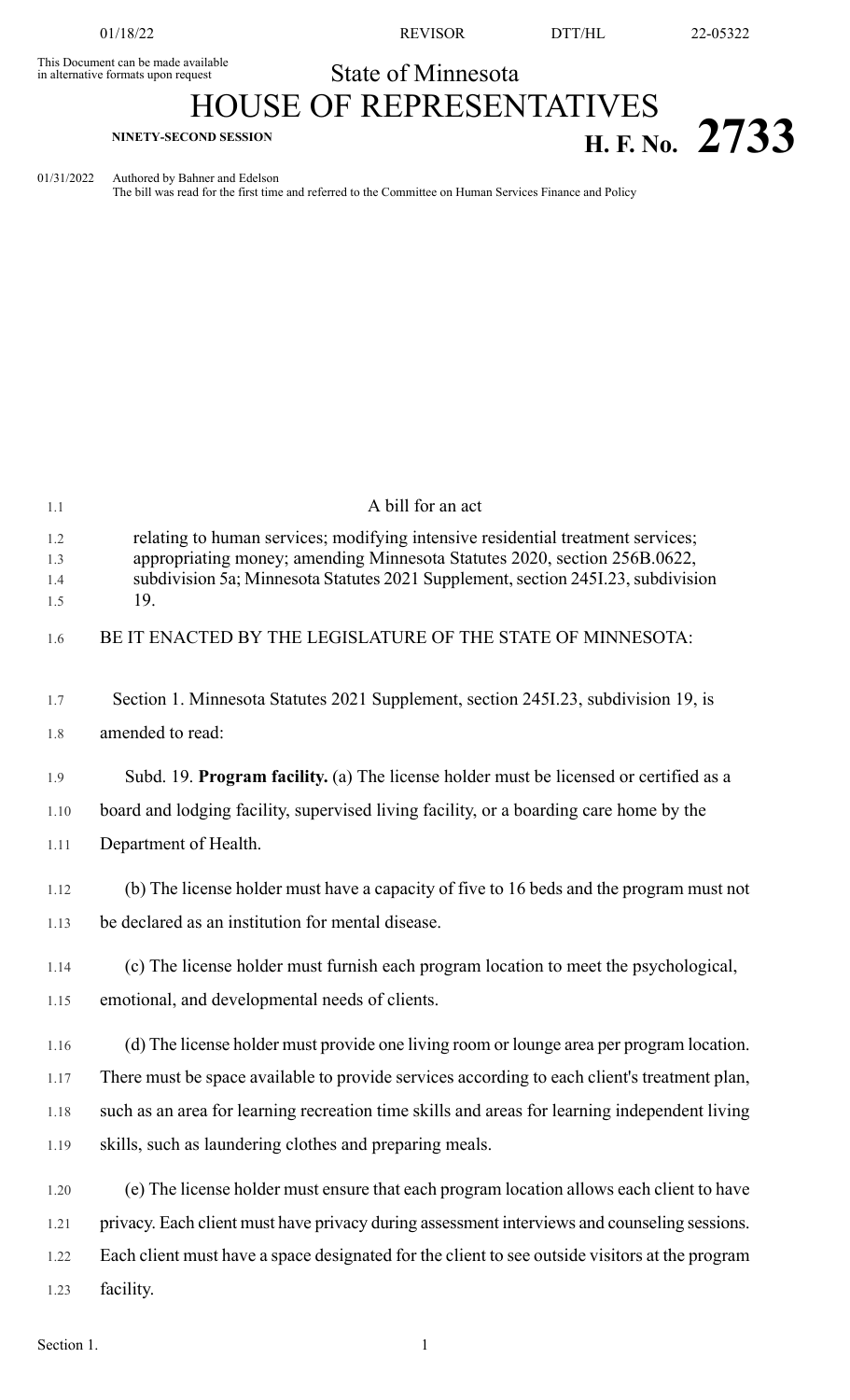| 2.1     | (f) Notwithstanding any other provision of law, the license holder may operate a locked         |
|---------|-------------------------------------------------------------------------------------------------|
| 2.2     | facility to provide treatment for patients who have been transferred from a jail or have been   |
| 2.3     | deemed incompetent to stand trial and a judge determines that the patient needs to be in a      |
| 2.4     | secure facility. The locked facility must meet building and fire code requirements. The         |
| $2.5\,$ | commissioner may, within available appropriations, disburse grant funding to counties,          |
| 2.6     | Tribes, or mental health service providers to establish new locked facilities.                  |
| 2.7     | <b>EFFECTIVE DATE.</b> This section is effective July 1, 2022, or upon federal approval,        |
| 2.8     | whichever is later. The commissioner of human services shall notify the revisor of statutes     |
| 2.9     | when federal approval is obtained.                                                              |
|         |                                                                                                 |
| 2.10    | Sec. 2. Minnesota Statutes 2020, section 256B.0622, subdivision 5a, is amended to read:         |
| 2.11    | Subd. 5a. Standards for intensive residential rehabilitative mental health services. (a)        |
| 2.12    | The standards in this subdivision apply to intensive residential mental health services.        |
| 2.13    | (b) The provider of intensive residential treatment services must have sufficient staff to      |
| 2.14    | provide 24-hour-per-day coverage to deliver the rehabilitative services described in the        |
| 2.15    | treatment plan and to safely supervise and direct the activities of clients, given the client's |
| 2.16    | level of behavioral and psychiatric stability, cultural needs, and vulnerability. The provider  |
| 2.17    | must have the capacity within the facility to provide integrated services for chemical          |
| 2.18    | dependency, illness management services, and family education, when appropriate.                |
| 2.19    | Notwithstanding any other provision of law, the license holder may operate a locked facility    |
| 2.20    | to provide treatment for patients who have been transferred from a jail or have been deemed     |
| 2.21    | incompetent to stand trial and a judge determines that the patient needs to be in a secure      |
| 2.22    | facility. The locked facility must meet building and fire code requirements.                    |
| 2.23    | (c) At a minimum:                                                                               |
| 2.24    | (1) staff must provide direction and supervision whenever clients are present in the            |
| 2.25    | facility;                                                                                       |
| 2.26    | (2) staff must remain awake during all work hours;                                              |
| 2.27    | (3) there must be a staffing ratio of at least one to nine clients for each day and evening     |
| 2.28    | shift. If more than nine clients are present at the residential site, there must be a minimum   |
| 2.29    | of two staff during day and evening shifts, one of whom must be a mental health practitioner    |
| 2.30    | or mental health professional;                                                                  |
| 2.31    | (4) if services are provided to clients who need the services of a medical professional,        |
| 2.32    | the provider shall ensure that these services are provided either by the provider's own medical |
|         |                                                                                                 |

2.33 staff or through referral to a medical professional; and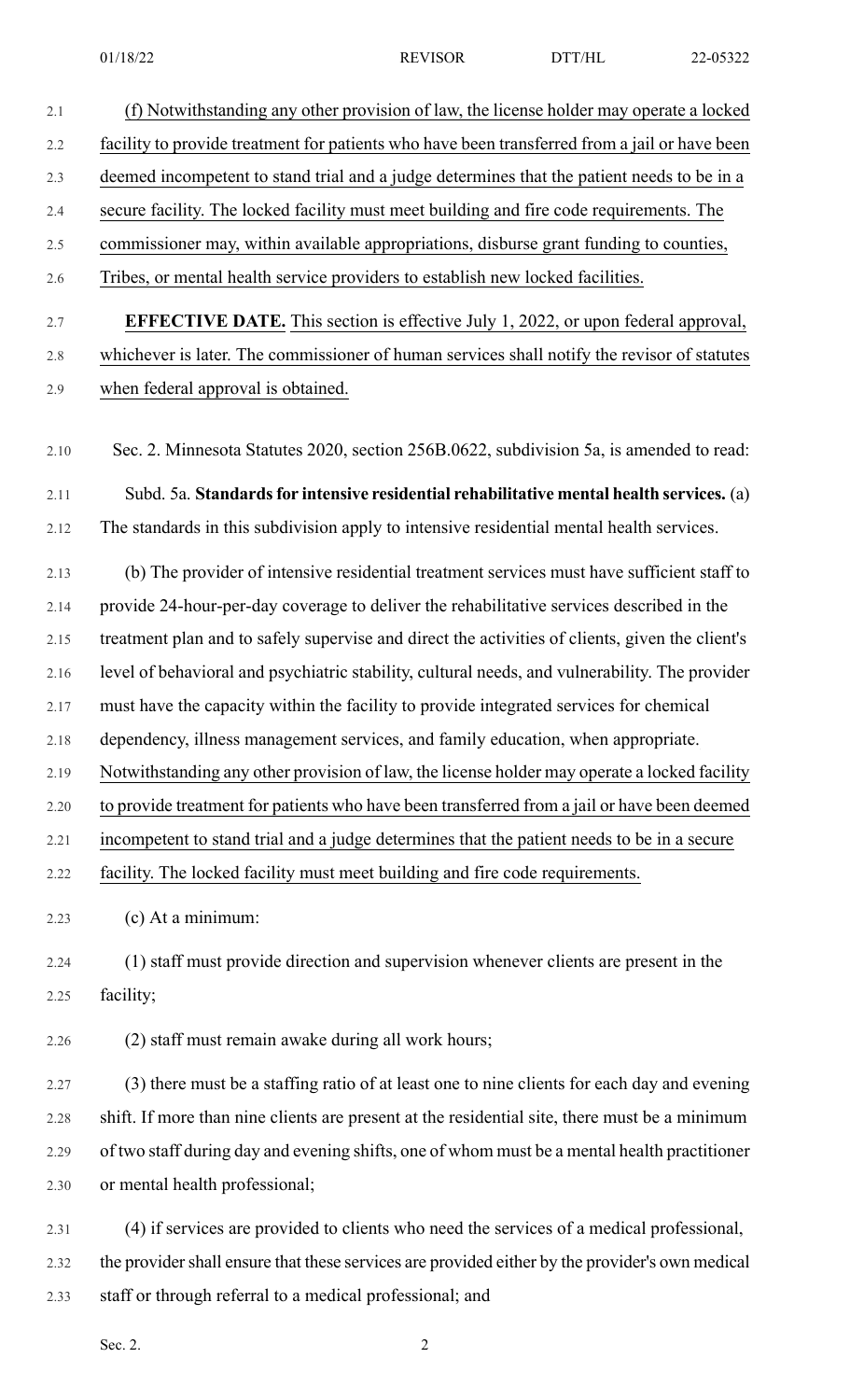3.1 (5) the provider must ensure the timely availability of a licensed registered nurse, either 3.2 directly employed or under contract, who is responsible for ensuring the effectiveness and 3.3 safety of medication administration in the facility and assessing clients for medication side 3.4 effects and drug interactions.

3.5 (d) Services must be provided by qualified staff as defined in section 256B.0623,

3.6 subdivision 5, who are trained and supervised according to section 256B.0623, subdivision 3.7 6, except that mental health rehabilitation workers acting as overnight staff are not required 3.8 to comply with section 256B.0623, subdivision 5, paragraph (a), clause (4), item (iv).

3.9 (e) The clinical supervisor must be an active member of the intensive residential services 3.10 treatment team. The team must meet with the clinical supervisor at least weekly to discuss 3.11 clients' progress and make rapid adjustments to meet clients' needs. The team meeting shall 3.12 include client-specific case reviews and general treatment discussions among team members. 3.13 Client-specific case reviews and planning must be documented in the client's treatment 3.14 record.

3.15 (f) Treatment staff must have prompt access in person or by telephone to a mental health 3.16 practitioner or mental health professional. The provider must have the capacity to promptly 3.17 and appropriately respond to emergent needs and make any necessary staffing adjustments 3.18 to ensure the health and safety of clients.

3.19 (g) The initial functional assessment must be completed within ten days of intake and 3.20 updated at least every 30 days, or prior to discharge from the service, whichever comes 3.21 first.

3.22 (h) The initial individual treatment plan must be completed within 24 hours of admission. 3.23 Within ten days of admission, the initial treatment plan must be refined and further developed, 3.24 except for providers certified according to Minnesota Rules, parts 9533.0010 to 9533.0180. 3.25 The individual treatment plan must be reviewed with the client and updated at least monthly.

3.26 **EFFECTIVE DATE.** This section is effective July 1, 2022, or upon federal approval, 3.27 whichever is later. The commissioner of human services shall notify the revisor of statutes 3.28 when federal approval is obtained.

## 3.29 Sec. 3. **APPROPRIATION;INTENSIVE RESIDENTIALTREATMENTSERVICES.**

3.30 \$....... in fiscal year 2023 is appropriated from the general fund to the commissioner of 3.31 human services to provide start-up funds to intensive residential treatment service providers 3.32 to provide treatment in locked facilities for patients who have been transferred from a jail